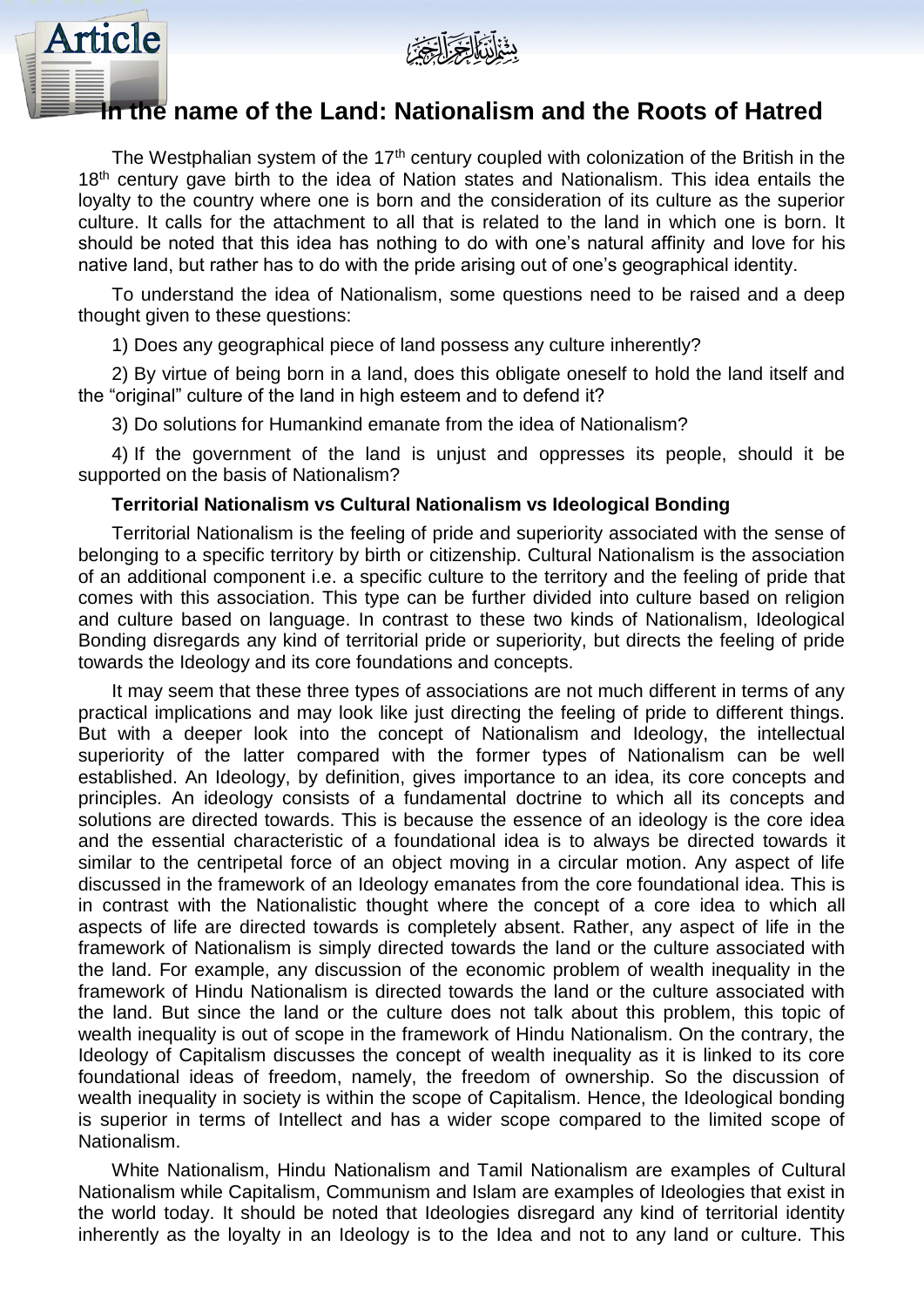entails that the former are symbolic in nature while the latter are intellectual in nature as any issue in an ideology works with some fundamental ideas whereas any issue in a Nationalistic framework only directs to the land or its culture.

One question needs to be addressed. If Nationalism is distinct and different to Ideology, then why do Ideological States like the European Capitalist countries adopt Nationalistic beliefs and values? By understanding the Capitalist ideology, the link between Nationalism and Capitalism can be well appreciated. Capitalism is fundamentally greedy and materialistic. This kind of utilitarian ideology saw in the rise of Nationalism a great benefit for themselves. From an economic standpoint, the rise of Nationalism would protect the native markets and enable the plundering of other countries. And from a political standpoint, Nationalism would prevent any unification between countries that would potentially become a super-power. And lastly from a political viewpoint, Nationalism helps create a vote bank based on a consolidated majoritarian identity.

# **Hatred of the 'other': A Characteristic of Nationalism and not Ideological Bonding**

Nationalism is always tied to a nation state which is a demarcated territory or land albeit associating elements of language, religion, or culture to the territory. This necessitates the citizens of the territory to identify as a nation and subscribe to its defined elements. This subscription is implicitly enforced on the population irrespective of the philosophical differences in the concept of Nationalism or Nation.

Dr. Ambedkar wrongly perceived Nationalism to be of universal value which conforms to his work of the abolition of the caste system. His fundamental unquestioning adherence to the ideas of Nation state and Nationalism made him believe that there could be equality and national integrity only by subscribing to the idea of Nationalism. Hence ideology or a belief that rejects the idea of Nationalism needs to be rejected and should be considered a risk of endangering equality. Thus he fell into the paradox of "inequality" using the subjective idea of Nationalism which itself created another type of problematic divide i.e. Indian and non-Indian.[1]

Thinking distinguishes Humans from animals. A reasonable categorization of Humans must result from the ability of Man to possess ideas and concepts about life. The ideal categorization being the rational correctness of the fundamental doctrine which Man holds about himself, life and the universe. But such a categorization need not inherently result in the oppression, transgression and injustice against the "other". Such consequences are the hallmark of Nationalism that emanates purely from a sense of racial, ethnic and cultural superiority and pride. In contrast to this, Ideological bonding only results in an ideological categorization which does not obscure the ability to see the human inherently as a creature that possesses organic needs and instincts that require satisfaction. This doesn't mean absence of any clashes or conflicts in such ideological categorizations where the nature of the conflicts is related to the ideas and concepts, and not due to a sense of a blind racial pride. The difference, however, is in the latter being a cheap struggle, whereas the former being noble as it is based on principles and concepts that aim to distinguish between truth and falsehood.

### **The Indian Freedom Struggle and the birth of Nationalism**

Nationalism was born in India during the period of British Colonialism post 1857 CE. This necessitated a local claim for ownership of the land, thereby resulting in a cultural geographical identity. This requirement was satisfied by the creation of the Hindu cultural identity connected with the Indian Subcontinent [2]. For the Muslim community, colonialism just meant an invasion by an enemy which required Jihad (war) to oust the enemy. In addition, this involved capitalizing on the existing global pan-Islamic political framework, namely, the Ottoman Caliphate.

It might be argued that without the idea of Nationalism, there won't be a motivation for fighting the oppressors and invaders. This argument is flawed because ultimately what needs to be fought against is oppression and injustice itself and not merely the ruling of a foreign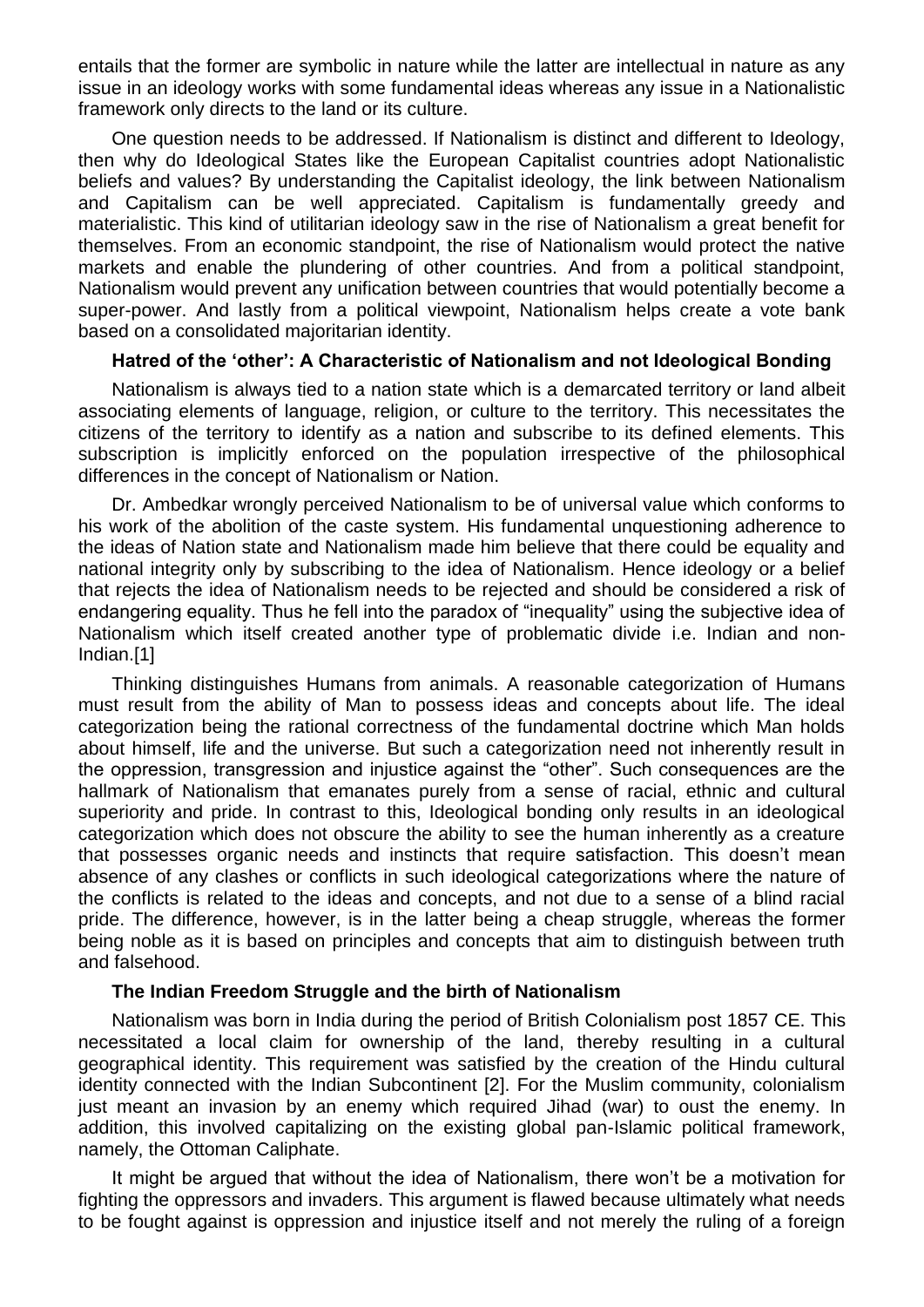entity. If British were just and fulfilled the rights of the Indian people and gave them their due rights, then would there have been a "Freedom Struggle"? In other words, how appealing would the idea of Nationalism or a "Freedom Struggle" would be if the invaders or colonialists were just and implemented an Economical and Sociopolitical Framework that completely solved the problems of the people. Most of the Indians would accept such a rule albeit foreign if there was a successful economic model that eliminated poverty absolutely and enabled wealth distribution. The common man would be more concerned about his economic problems being solved rather than fighting an invader just for the sake of making someone native to the land a ruler.

Indian Nationalism, similar to all other Nationalist movements was born out of the colonial and discriminative policies of the British post 1857 CE. The Indian National Congress (INC) was established in 1885. It was during this period that the concept of "Bharat Mata" was defined which aimed at the deification of the Indian Subcontinent. Prominent Hindu personalities and Hindu organizations accelerated the consolidation of the ideas of Nationalism in the period between 1857 and 1900. However, among Muslims, it was pan-Islamism that gained traction in this period and during World War I, it emerged as popular movement among Indian Muslims in the anti-British struggle. Pan-Islamism is a default position of the Islamic ideology which was exhibited during this period. But after the abolition of the Caliphate in Turkey (1924 CE), this movement diffused owing to the dominance of a Muslim Nationalist movement under the guise of the Muslim League led by Muhammad Ali Jinnah. This movement came to the foreground, thus replacing the Khilafat Movement in the struggle against the British. The subtle difference between the two movements must be noted. The Muslim League was based on a kind of Religious Nationalism (Cultural Nationalism) whereas the Khilafat Movement was ideological in nature. The Religious Nationalism that led to the formation of Pakistan did not last long and within few decades caused a split in 1971 (Formation of Bangladesh) in the name of Language Nationalism (Cultural Nationalism). On the contrary, though India was declared a Secular country in 1947, the effects of Hindu Nationalism can be seen right from its formation [3].

Hindu Nationalism was in fact, a response to the pan-Islamism of the Muslims. The disregard for a National identity and a unification based on a global ideological brotherhood created a sense of fear and inferiority complex among the Hindu Nationalists [4]. The creation of a Hindu Aryan identity tied to the geography was projected undertaken by the British to instill a sense of pride and confidence among the Hindu Nationalists. This would create a friction to the Muslim unified stance to oust the British and their objective to resume the authority as in the pre-colonial India. Hence, the British played a role in the creation of the Aryan narrative which the Hindu Nationalists thrived on to dilute the Islamic threat to the British locally and globally. Post destruction of the Caliphate in 1924, Jinnah's proposal was in the limelight, a reaction to what he perceived as the threat faced by Hindu Nationalism.

### **The Controversy of Nationalism**

The idea of Nationalism has been challenged by various Thinkers and Cultures. The idea was challenged by various personalities and thinkers like Albert Einstein, Leo Tolstoy, Arundhati Roy to name a few. Einstein famously remarked "Nationalism is the measles of Mankind". It has also been challenged by various cultures and religions. The concept of "Global Family (Vasudhaiva Kutumbakam)" emanating from Hinduism conflicts the idea of Nationalism [5]. Similarly, the concept of Muslim Ummah(nation) emanating from Islam is pan-Islamic in nature and transcends the barriers of National boundaries into an ideological bonding. Moreover, the very concept of Nationalism has been severely criticized in the sayings of Prophet Muhammad [6]

Another example of Territorial Nationalism is the annexation of Hyderabad, Junagadh and Kashmir to India. Operation Polo resulted in the annexation of Hyderabad, the plebiscite of 1948 conceded the princely state of Junagadh to India, whereas temporary provisions and promise to the people of Kashmir of a future plebiscite were used to annex Kahsmir. Kashmir stands at odds with the former two as this was a Muslim majoritarian state ruled by a Hindu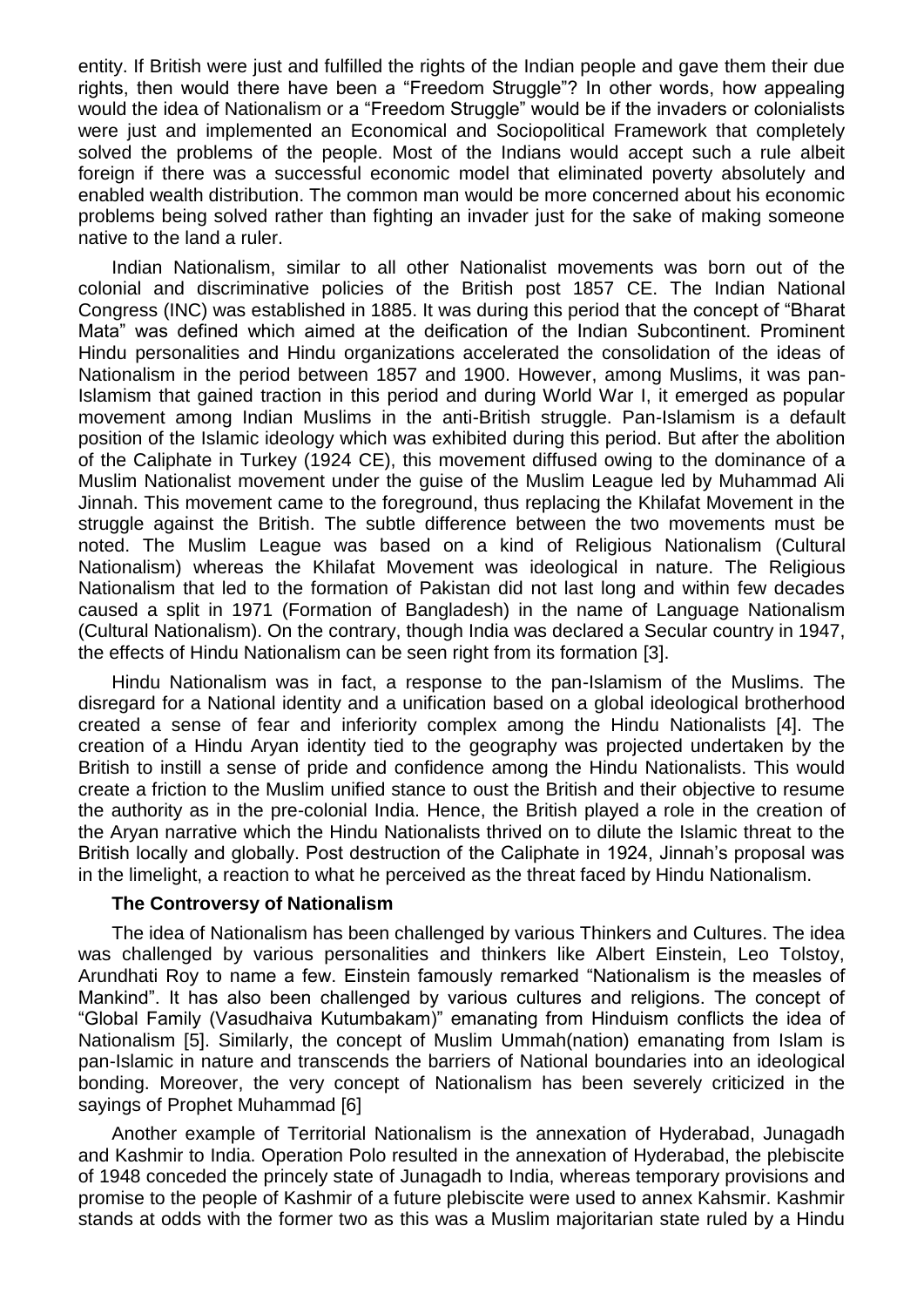prince but yet it was dealt with inconsistently unlike Hyderabad and Junagadh due to domination of India's territorial Nationalism and its support by the British. The support of the British has always been on the Hindu side which is clear from the projects undertaken by the British in India in the 18<sup>th</sup> and 19<sup>th</sup> centuries that aimed to classify Muslims as invaders [7]. The reason for this is the authority being in the hands of the Muslims when British arrived in India during the  $17<sup>th</sup>$  century.

Another contrast to be made is the rejection of any kind of Muslim foreign intervention while allowing a Hindu foreign intervention as Muslims were considered as foreigners similar to the British (a narrative supported by the British). The suggestion of Hasrat Mohani, who was part of the Khilafat Movement, that demanded invitation to the ruler of Afghanistan (albeit considered part of Akhand Bharat by Hindu Nationalists) for military intervention to oust the British was meant with severe criticism from the Hindu Nationalists [8]. In direct contrast with this, the Hindus of Junagadh were allowed the privilege of demanding India to militarily intervene them for liberation from the Muslim rule. Also hypothetically, any form of a possible future Muslim power takeover in India would invite the Hindu Nepali Army by Hindu Nationalists, however, such a privilege was denied to the Muslims in the name of Cultural Nationalism during the anti-British struggle.

## **Negative Effects of Nationalism**

Nationalism is the cause major cause of wars and bloodshed. According to Britannica, Nationalism not only induces wars, but it has inherent nature of prolonging and increasing the severity of wars [9]. The World Wars of the  $20<sup>th</sup>$  century fundamentally revolve around the idea of Nationalism. Taking into account only the two World Wars, Nationalism has been the highest contributor of killings and bloodshed with the estimation crossing more than a 100 million casualties. The distribution of resources is one more aspect negatively affected by the idea of Nationalism. Dividing territories into nation states prevent the natural distribution of resources naturally and free of cost and can only happen at the cost of foreign trade and investment.

Currently there are 195 nation states in the world. With such demarcations and pride associated with these demarcations, the above problems of Nationalism are on the increase. This may not have been the case if world was divided into ideological divisions with an expansionist foreign policy prior to the Westphalian model. Though these positive effects would greatly depend on the ideology itself, history already provides us a successful model as stated by Adam Smith himself:

"…the empire of the Caliphs seems to have been the first state under which the world enjoyed that degree of tranquility which the cultivation of the sciences requires. It was under the protection of those generous and magnificent princes, that the ancient philosophy and astronomy of the Greeks were restored and established in the East; that tranquility, which their mild, just and religious government diffused over their vast empire, revived the curiosity of mankind, to inquire into the connecting principles of nature." [10]

# **Conclusion**

Nationalism has indeed been a curse upon Humankind. The alternative to this inhumane and weak bond is the ideological bond based on a correct rational doctrine for life. An expansionist foreign policy need not always be negative. Such Westphalian notions that gave rise to Nationalism needs to be challenged. The acceptance of a rule is not based on who was first present in the land originally, but it depends on the ideology implemented i.e. the correctness, justice and acceptance of the ideology among the people. This is what gives legitimacy to the rule and not based on who were the original inhabitants of a land. So the question of initial ownership or inhabitancy is irrelevant and in fact arises from a Nationalistic bias.

# **Written for the Central Media Office of Hizb ut Tahrir by Abdul Fattah**